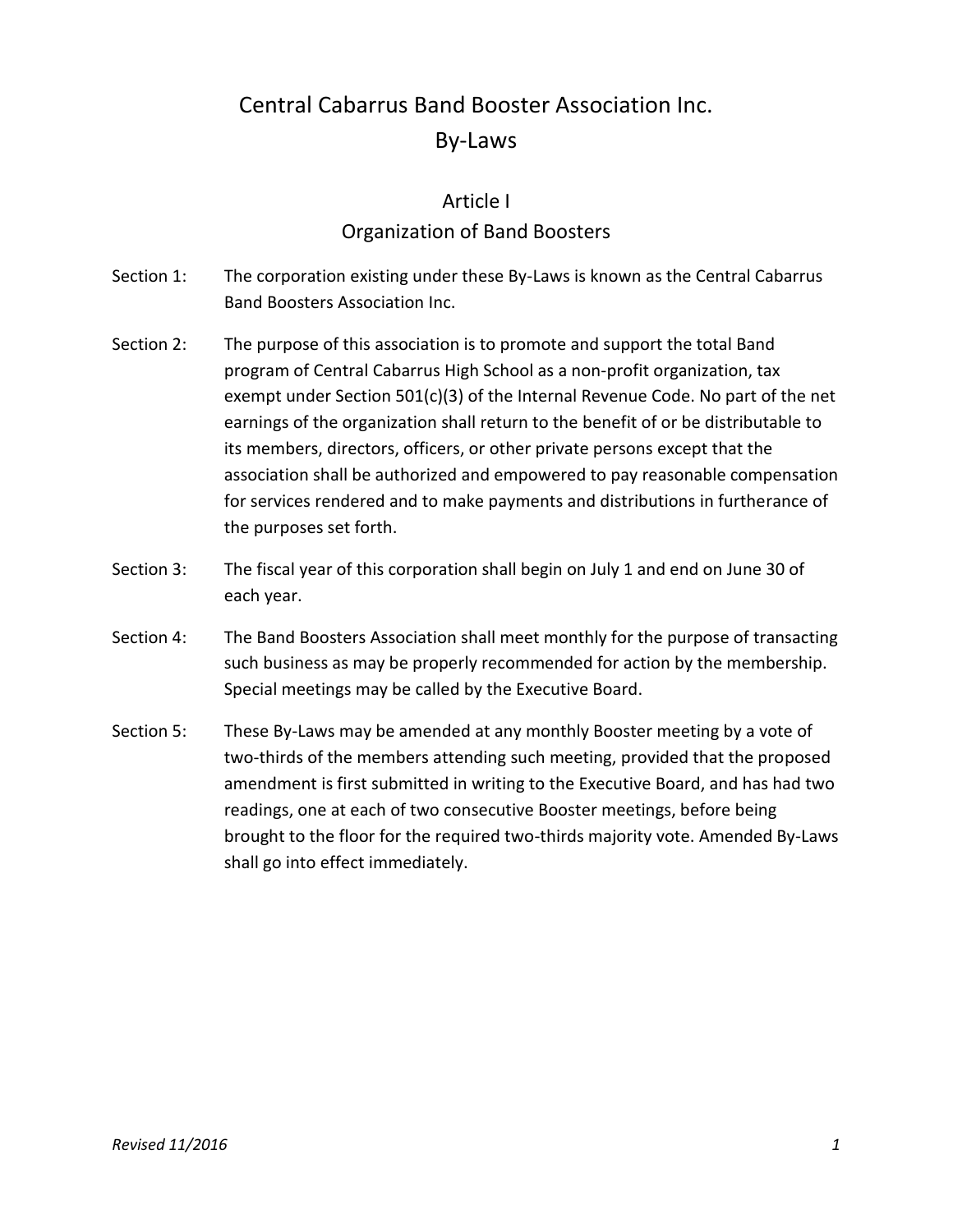### Article II

### Membership

- Section 1: Eligibility to membership in the Central Cabarrus Band Booster Association shall be available to all persons whose intents are agreeable with the objectives of the corporation and are fully accepted by members of the Association of that basis.
- Section 2: There shall be no form or class of membership except an active membership. Voting shall be limited to parents, guardians of active band students.
- Section 3: Band boosters represent the CCHS band program and are expected to be held to the same standards of professional and acceptable behavior. Any member of the Central Cabarrus Band Boosters acting against the unity and harmony of the corporation may be expelled by a two-thirds majority vote of the Executive Board, after the following steps have been taken:
	- a. Booster President meets with the member to discuss and resolve the situation.
	- b. The Executive Board meets with the members to discuss and resolve the situation.

Note: Every member has the right to defend and explain their actions to the Executive Board.

Expelled members are not allowed to chaperone, work on the pit crew, assist with band camps or other band-related activities, or work volunteer events.

A member who has been expelled from the Band Boosters for any cause may, upon recommendation of a member and approval by the Executive Board, be reinstated.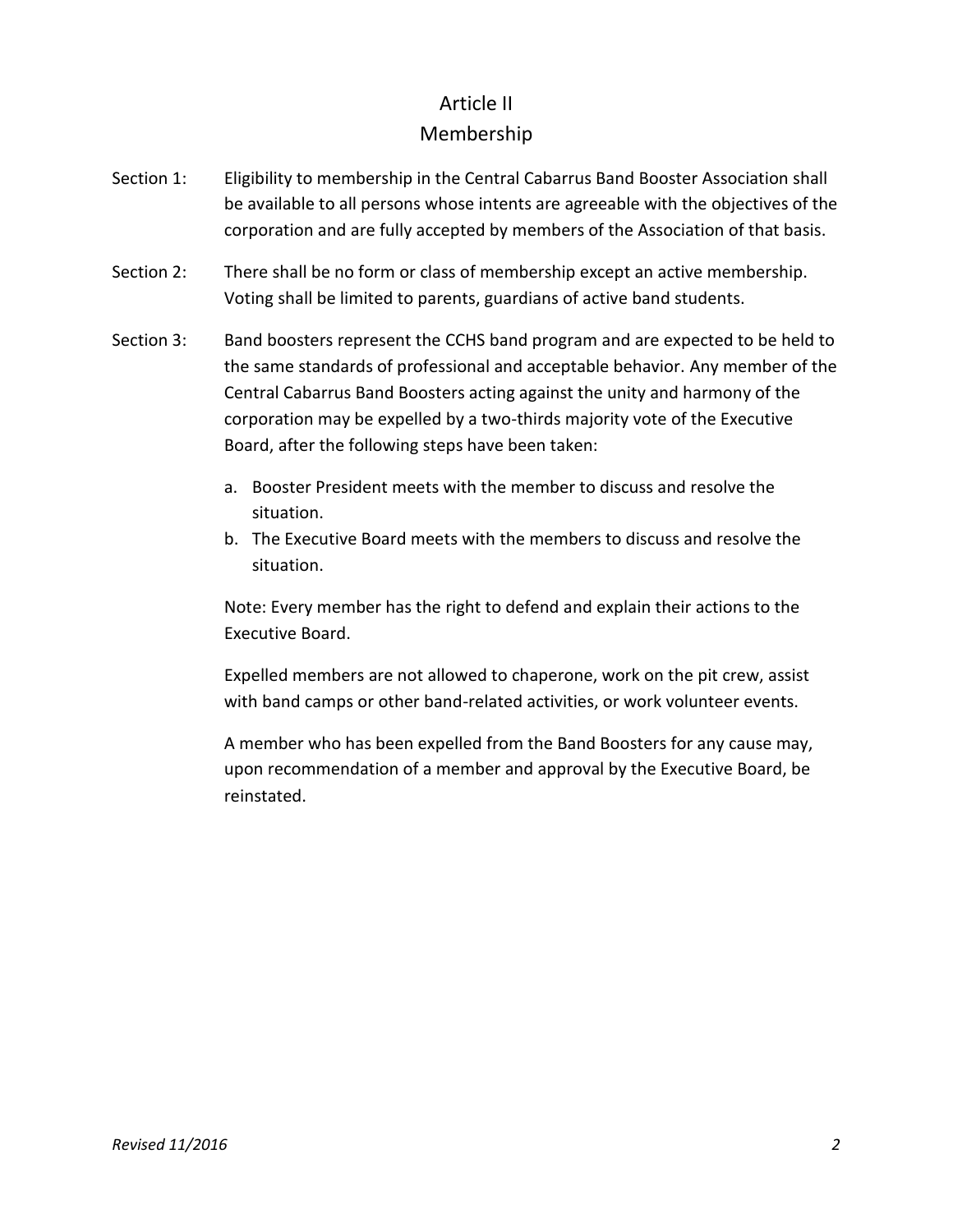## Article III Executive Board

- Section 1: The administrative affairs of the corporation shall, except as otherwise provided by the By-Laws, be under the supervision of elected officers.
- Section 2: The officers of the corporation shall consist of a President, Vice-President(s), Secretary, Treasurer, and such officers as may be deemed necessary by the Executive Board. The Executive Board shall consist of the above officers, the Band Director, and the High School Principal or designee, who will act as a liaison. The Band Director and the Principal, or liaison, have no voting privileges.
- Section 3: All officers shall be elected annually to a 13-month term, allowing a one-month overlap of outgoing and incoming board members. Any officer may be removed for inefficiency by the Executive Board. A two-thirds majority vote of said Board shall be necessary to effect such removal.
- Section 4: Membership on the Executive Board shall be limited to parents/guardians of active band students.
- Section 5: No officer may serve more than two consecutive terms in the same office without approval by a two-thirds majority vote of the Executive Board.
- Section 6: Any tie vote shall be broken by the Band Booster President.

### Article IV

#### Elections

- Section 1: A nominating committee shall be appointed by the President at the January Band Booster meeting.
- Section 2: The nominating committee, appointed by the President, shall nominate one or more persons for the offices of President, Vice-President(s), Secretary, and Treasurer. This slate shall be presented at the February general meeting.
- Section 3: Nominations shall be accepted from the floor at the February and March general meetings.
- Section 4: Voting will take place at the April Booster Meeting. Candidates receiving the highest number of votes shall be elected to the offices for which they were nominated. Written ballots shall be required for voting on any office having more than one candidate nominated.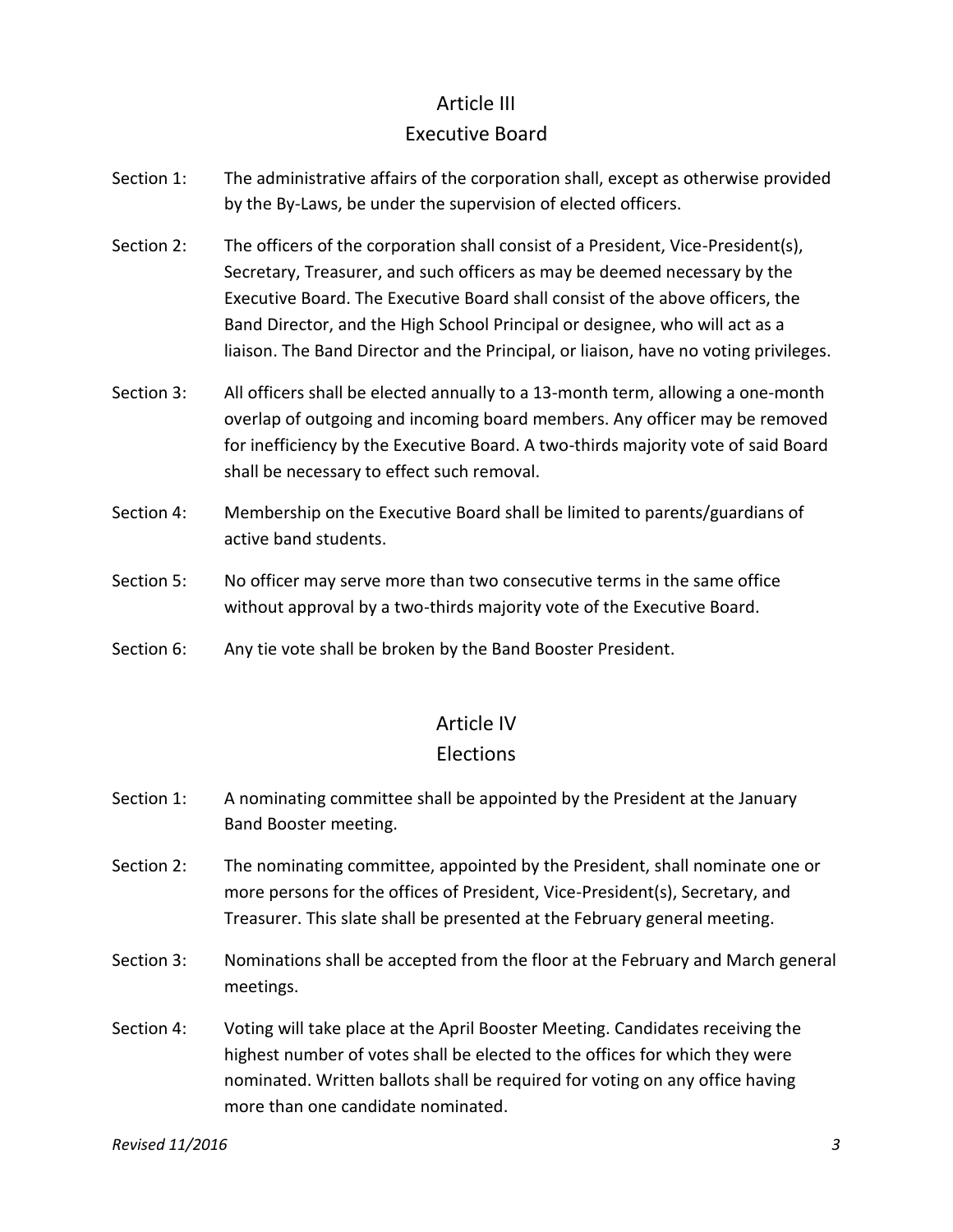Section 5: The Executive Board and all officers shall be installed at the Spring Concert and take office on June 1.

### Article V Duties of the Officers

- Section 1: Duties of the President: It shall be the duty of the President to preside over all meetings of the corporation and Executive Boards and have general supervision over the business and affairs of the corporation for the fiscal year. The President shall have an agenda for each Band Booster and Executive Board meeting. The president shall present, the April Band Booster meeting, a budget for the coming fiscal year. The President shall perform such other duties as pertain to this office.
- Section 2: Duties of the Vice President(s): The first Vice-President shall assume and discharge duties of the office of President in the absence or disability of the President and shall assist the President in the administration of the corporation and shall be Chairperson of the Transportation and Facilities committee. The Second Vice-President shall be the chair person of the Fundraising Committee.
- Section 3: Duties of the Secretary: The Secretary shall keep a current list of the membership, keep records of proceedings at all meetings and handle correspondence as is necessary. The Secretary shall chair the Communications committee. The Secretary shall file a copy of the minutes of each meeting the Band Director's office.
- Section 4: Duties of the Treasurer: The Treasurer shall receive, account for, and be custodian of all monies paid to the corporation. The Treasurer shall keep an accurate account of all receipts and disbursements. Deposits shall be made in the name of the corporation in a timely manner. The Treasurer shall pay all bills of the corporation.

The treasurer will provide proof of the reconciliation of the bank account each month at the Executive Board meeting. The Treasurer shall give a written report (comparing actual to projected income/disbursements) to the membership at the monthly Band Booster meeting. A cumulative report shall be made available after the end of the fiscal year. The Treasurer shall chair the Finance Committee. The Treasurer shall be responsible for the preparation of annual Tax Form 990 due October 15 for the preceding fiscal year. The Treasurer is also responsible preparing the appropriate Forms 1099 for staff members by February 1.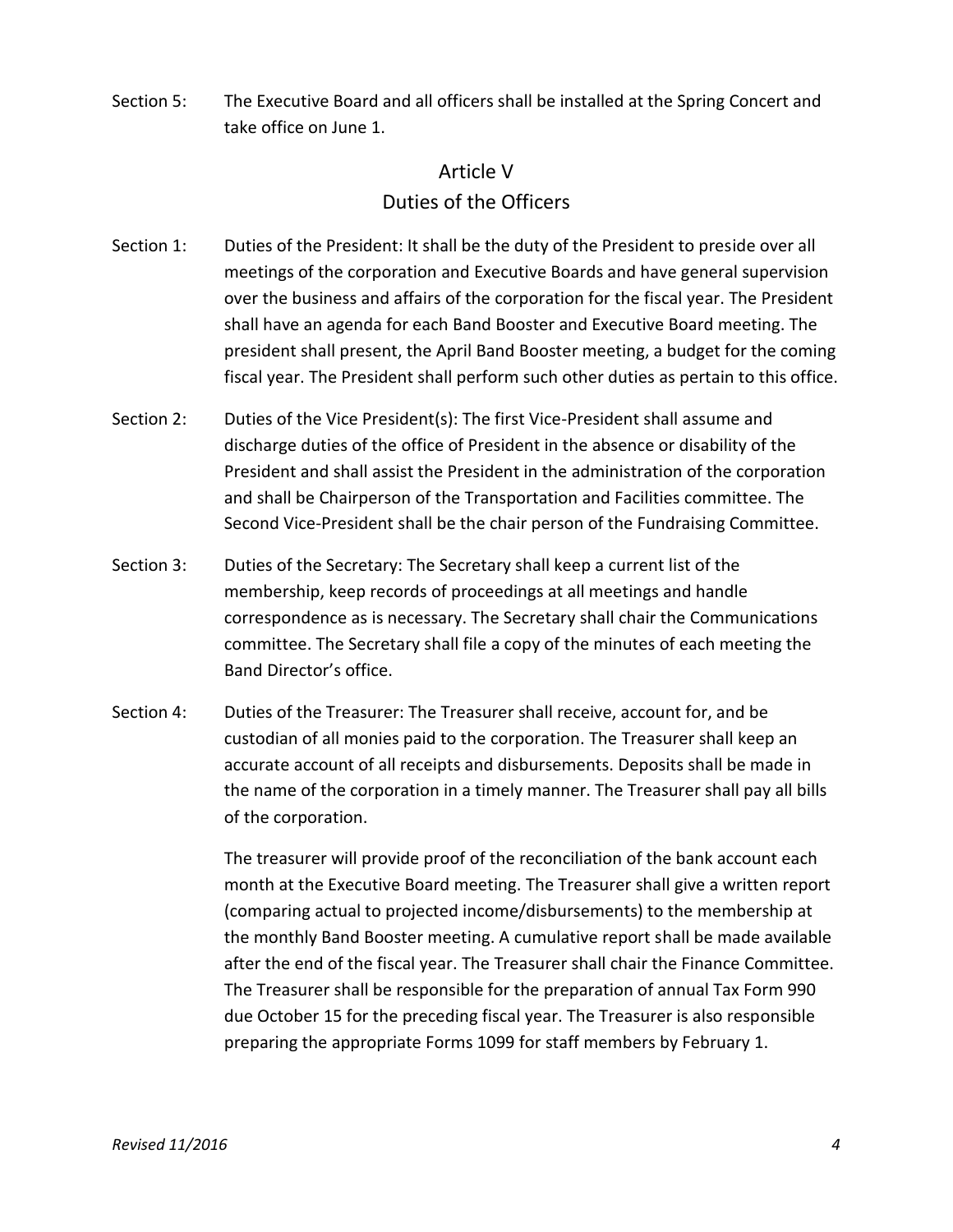- Section 5: The President, Treasurer, Band Director, and any persons designated by the Executive Board, shall have access to a debit card to use to make purchases and withdraw funds from the checking account for budgeted items.
- Section 6: The Executive Board shall assign three check signers, one of which must not be on the Executive Board.

### Article VI

#### Removal from Office

- Section 1: An officer of the Executive Board can be removed from office in the event of a violation of these by-laws.
- Section 2: Should a Band Booster Member feel a violation has occurred, all notices of such violations must be submitted in writing to the Executive Board.
- Section 3: Violation notifications can be received by any officer.
- Section 4: Upon receipt of the violation notice, the Executive Board has 60 days to establish a quorum to review the violation notification.
- Section 5: By a 2/3 majority vote, the Executive Board has the sole discretion to suspend an officer named in a violation notification until a recommendation to vote can be held by the membership at a regularly scheduled meeting.
- Section 6: Suspension from officer duties includes but is not limited to: removal from band account access and forfeiture of any booster property (keys, banking property, etc.).
- Section 7: If deemed necessary (through procedure), the committee can defer a recommendation for no more than 45 days following a review.
- Section 8: Once a final quorum is established, a resolution recommendation shall be passed by a 2/3 majority vote and be brought before the membership at the next regularly scheduled meeting.
- Section 9: A majority vote is required by the membership in attendance to pass a resolution recommendation.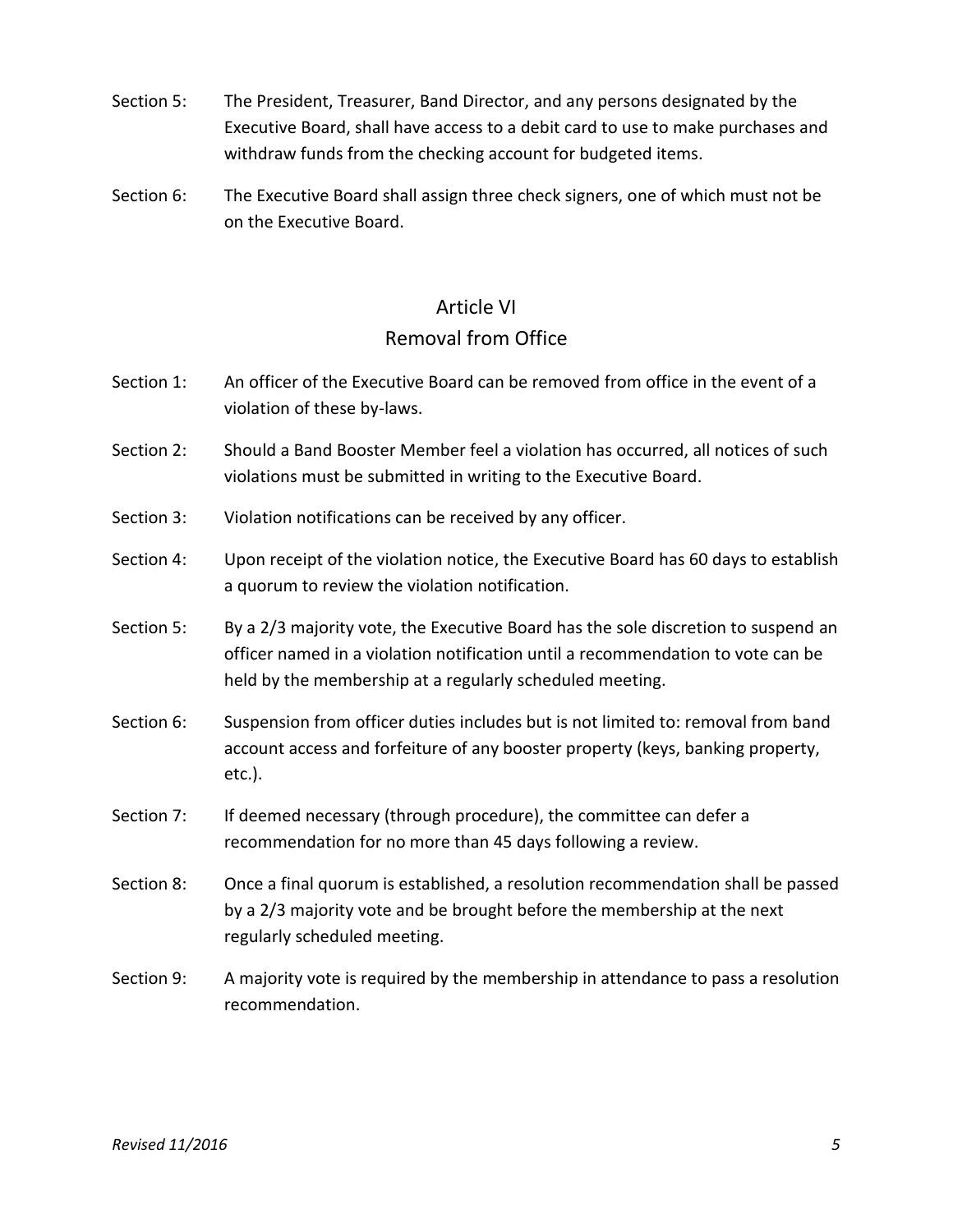### Article VII **Committees**

- Section 1: At the July Band Booster meeting, the standing committees shall be formed for the fiscal year. It is the responsibility of the President to ascertain that these committees are formed. The Band Director shall be a non-voting member of all committees. These committees shall be:
	- a. Finance
	- b. Fundraising
	- c. Communications
	- d. Transportation and Facilities
- Section 2: The responsibilities of each standing committee shall be as follows:
	- a. Finance: The Finance Committee, chaired by the Treasurer, shall be charged with preparation of budgets, collection of monies, and record keeping.
	- b. Fundraising: The Fundraising Committee, chaired by the 2<sup>nd</sup> Vice President, shall be responsible for investigating and coordinating all fundraising efforts, as well as providing recommendations to the Band Booster membership.
	- c. Communications: The Communications Committee, chaired by the Secretary, shall be responsible for dissemination of all information by the Booster organization. This includes but is not limited to the following:
		- i Newsletter
		- ii Class Representative Contact Committee
		- iii Publicity and Advertising
	- d. Transportation and Facilities: This committee, chaired by the 1<sup>st</sup> Voice President, shall be responsible for organizing transportation to and from ball games, competitions, and any other Band activities. Directions to all activities shall be provided by this committee. The committee shall also assist in the arrangements for food and lodging.